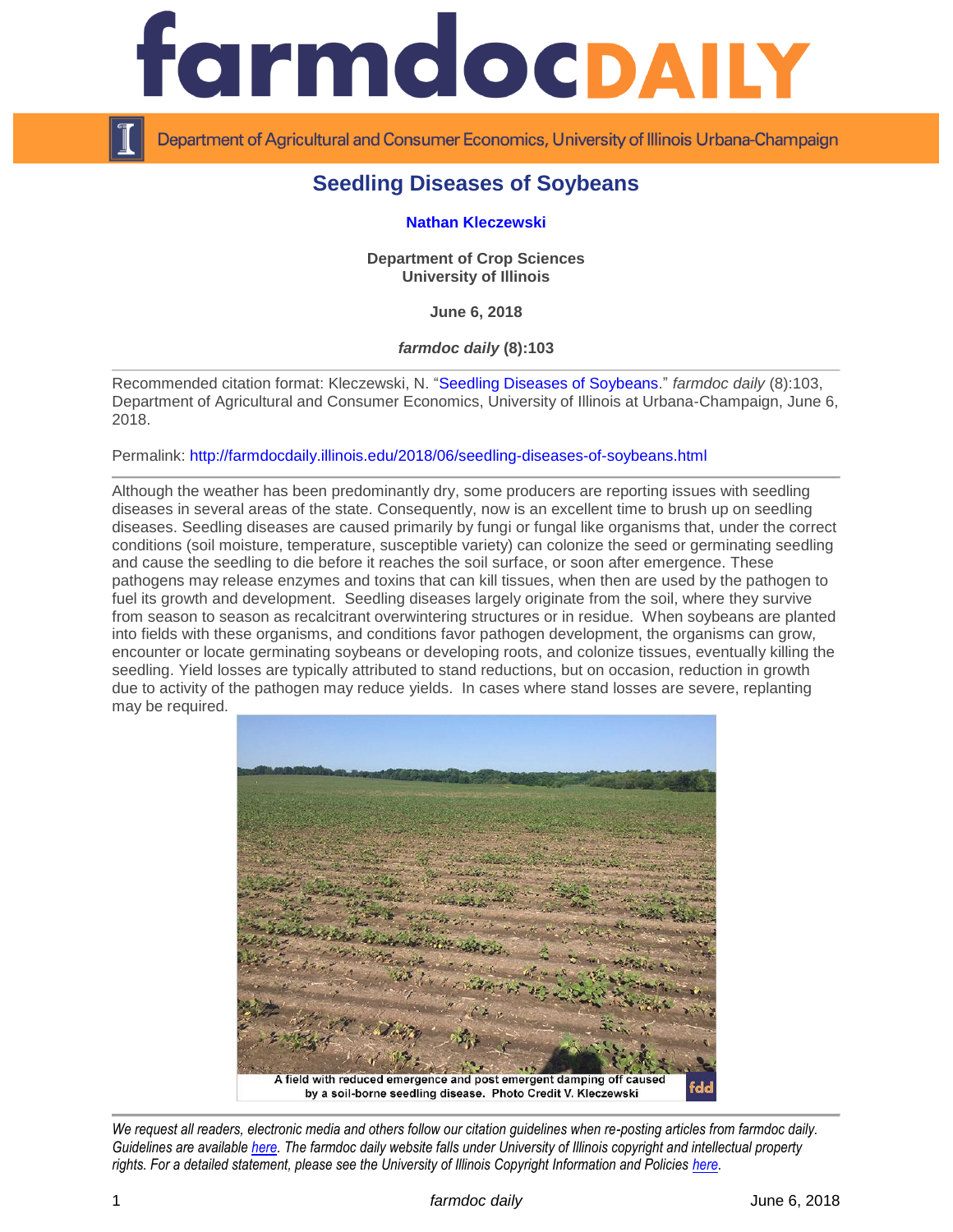In Illinois, we typically see four major seedling diseases that impact soybeans:

## **Pythium**

There are several species of Pythium that can infect and cause problems for soybeans. Pythium are oomycetes, which are fungal like organisms that thrive in wet, saturated soils. Pythium often causes preemergent damping off, or the death of the seedling before it breaks through the soil surface. Symptoms of Pythium infection include underdeveloped roots and stem with a tan brown, mushy appearance. When running the roots in between your fingers, the outer tissues will easily slough off. Because there are numerous species of Pythium that can infect soybeans, this disease complex can be observed over a range of temperatures. The most important factor for disease development are wet, saturated soils soon after planting. This disease complex is best managed by: 1) improving drainage in problematic areas of the field, 2) using high quality seed (>85% germination in a standard test) 3) planting into warm soils (>65° F) to favor soybean growth and germination, and 4) Consider using a seed treatment containing an oomycete specific active ingredient. Remember, oomycetes are not true fungi, and therefore chemicals that control true Fungi may not always be effective on these organisms.



## **Phytophthora**

*Phytophthora sojae* is the most common species associated with Phytophthora seedling blights, although recently other pathogenic species have been associated with soybeans. Phytophthora are similar to Pythium in that they are oomycetes, and therefore are favored by wet, saturated conditions soon after planting. Early symptoms of Phytophthora are similar to Pythium and other seedling diseases; however,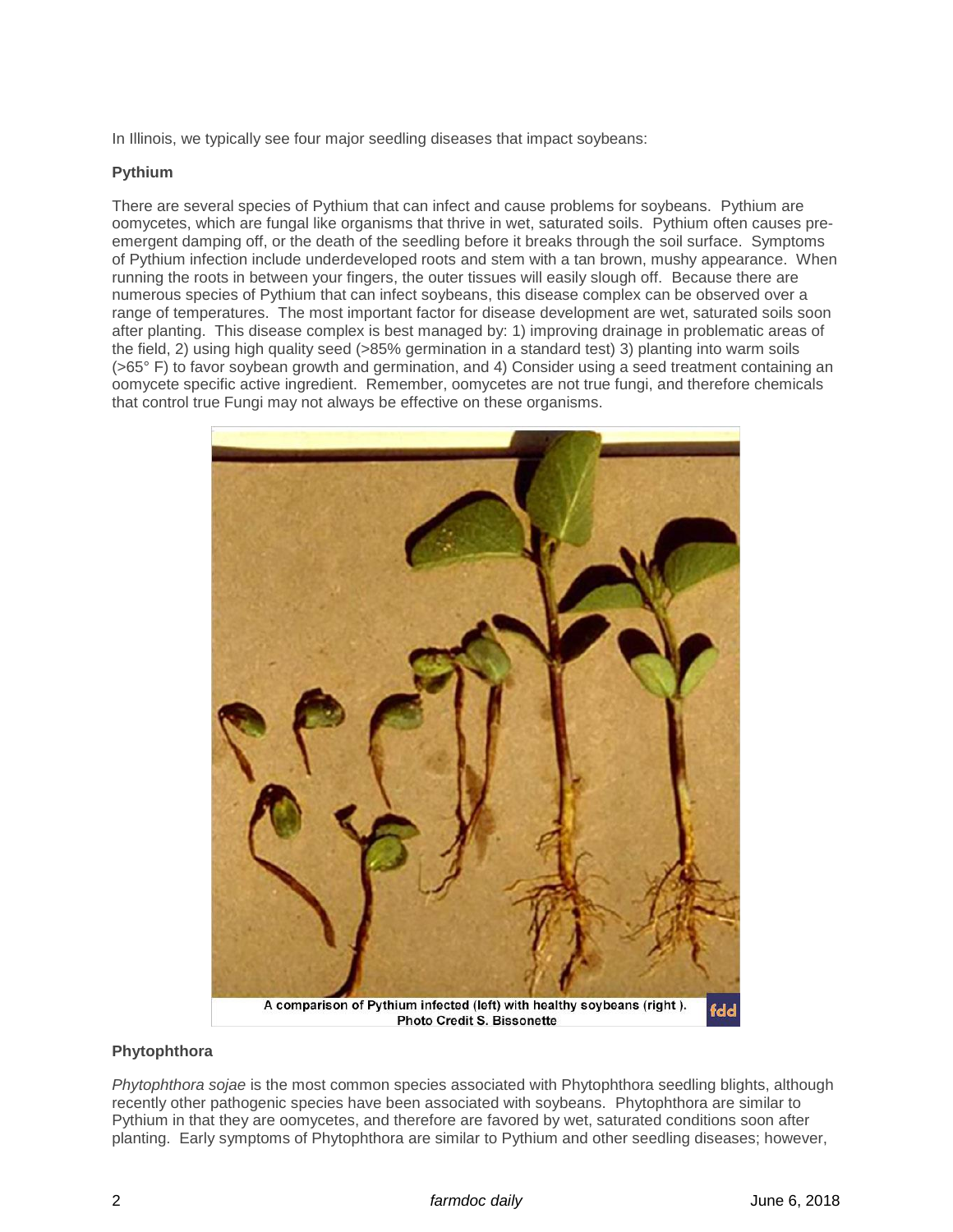this disease often causes a black/brown lesion that will extend from the roots to several inches above the soil line on the main stem in older plants. Such plants are easily removed from soils if pulled from the ground, as the root system will be greatly reduced or rotted. Resistant varieties, especially those containing multiple *P. sojae* resistance genes, are very effective for managing this disease. Seed treatments with oomycete active ingredients can also be effective.